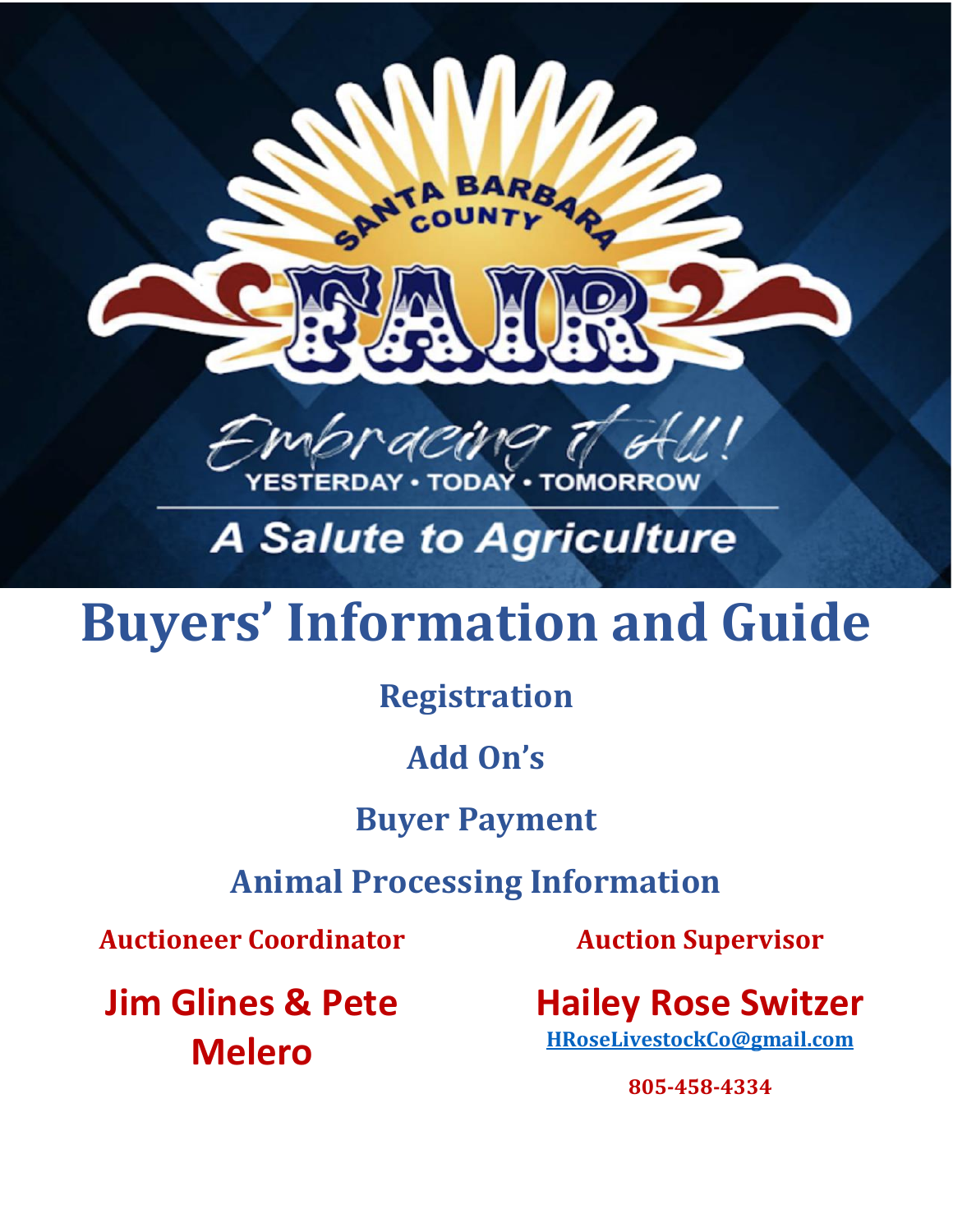## **BIDS, ADD-ONS AND BUYER REGISTRATION**

Buyer registration and add on's will be available virtually via cell phone, computer, tablet, or other handheld devices. All animal sales will be conducted in person, live at the Santa Maria Fairpark.

The following will be sold in person with the option to do add on's after the sale online:

- Market Steers
- Market Sheep
- Market Goats
- Meat Rabbits
- Market Hogs
- Market Turkeys
- Market Broilers
- Replacement Heifers
- Select Champion Industrial Art Projects

### **BUYER PRE-REGISTRATION**

Buyer Pre-Registration can be found online here: <https://stbarb.fairwire.com/buyerlogon.aspx>

We highly encourage buyers to preregister! Preregistration is already open!

Information you will need to provide when pre-registering as a buyer for the sale and virtual add on program.

- Buyer Name
- Buyer Contact
- Buyer Mailing Address, City, State and Zip Code
- Buyer Cell/Mobile Phone Number
- Buyer email address
- Credit Card Number- this card will only be charged if a buyer does not pay their invoice for purchases.

**IMPORTANT:** Before selecting CONTINUE when completing the registration form, please review that the phone number entered is a cell/mobile number (NOT A LANDLINE) and your email address are both correct, as this is how we will contact you during and after the sale.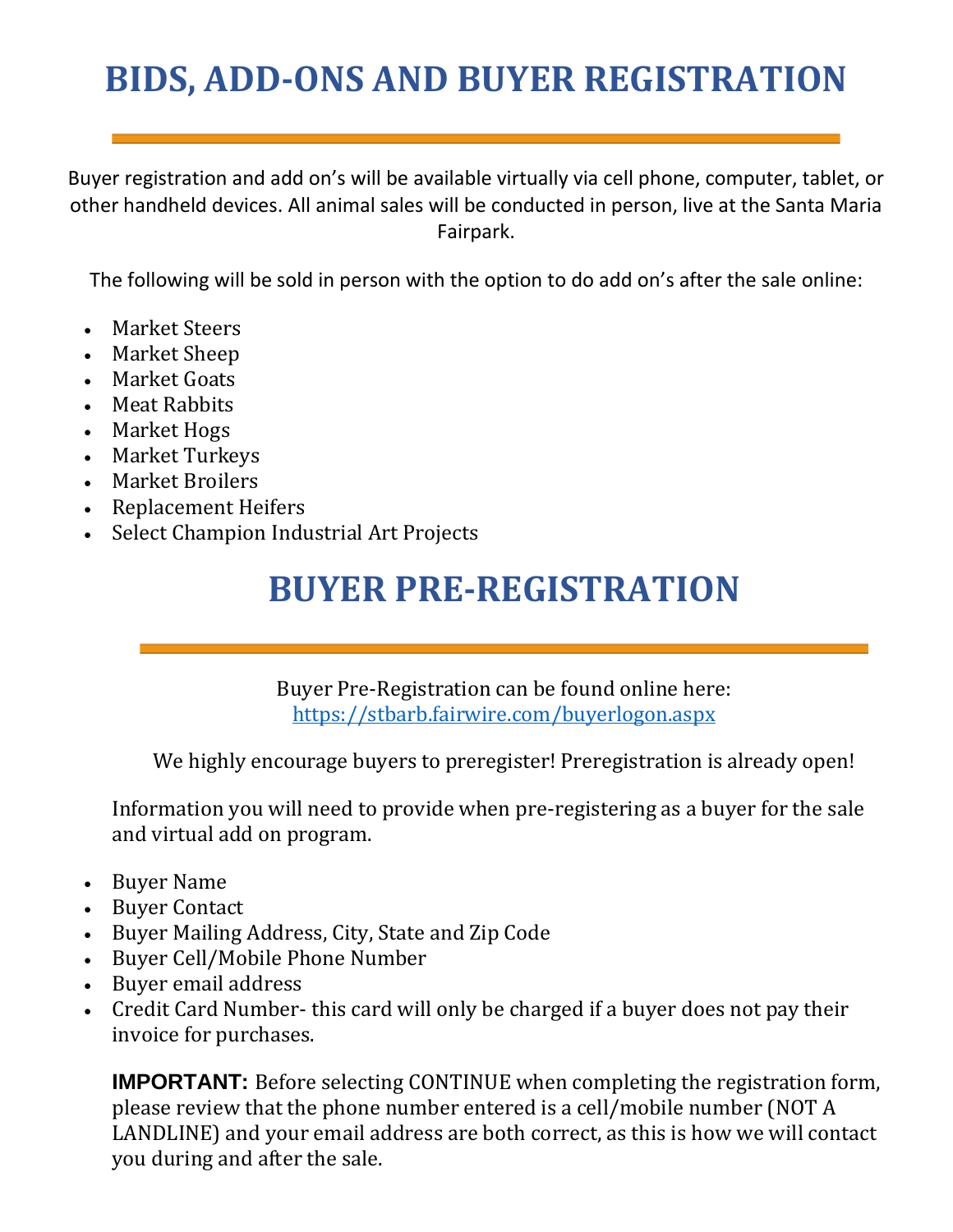## **ADD ON BUYER LOGIN**

**After all sales are compete the Santa Barbara County Fair will open up our Add on platform for buyers to Add on to exhibitor projects. This direct link will be on our website and emailed to all registered buyers starting July 17th at 5PM. Add on's will be open until July 24th at 5PM**

- Select Log-In at the top right corner of the screen.
- Search for your name in the drop-down list.
- Select Request Code to receive a 4-digit security code via text.
- Enter that code in the box below your name.
- Enter the code you gain access into the auction site. This code is your bidding password for the auction and will be used throughout the auction.

#### **Not yet registered?**

- Click Register New Buyer
- Complete the form (information requested is the same as for pre-registration)
- A text message will be sent to you with a unique 4-digit code
- Enter that code to gain access into the auction site. This code is your bidding password for the auction and will be used throughout the auction.

## **ADD ON BIDDING PROCESS**

Once the buyer is logged in, the auction screen will be visible and the auction animals will be shown by lot number. Buyers can filter their view by clicking the icon at the top left corner of their screen.

#### **Filter options:**

- Division: (drop down menu will show all divisions for selection)
- Club: (drop down menu will show all clubs for selection)
- Exhibitors Name: (drop down menu will show all exhibitor names for selection)

### **OPENING BIDS AND BID INCREMENTS**

Add On's can be placed for any amount to any exhibitor the minimum amount for an add on it \$100.00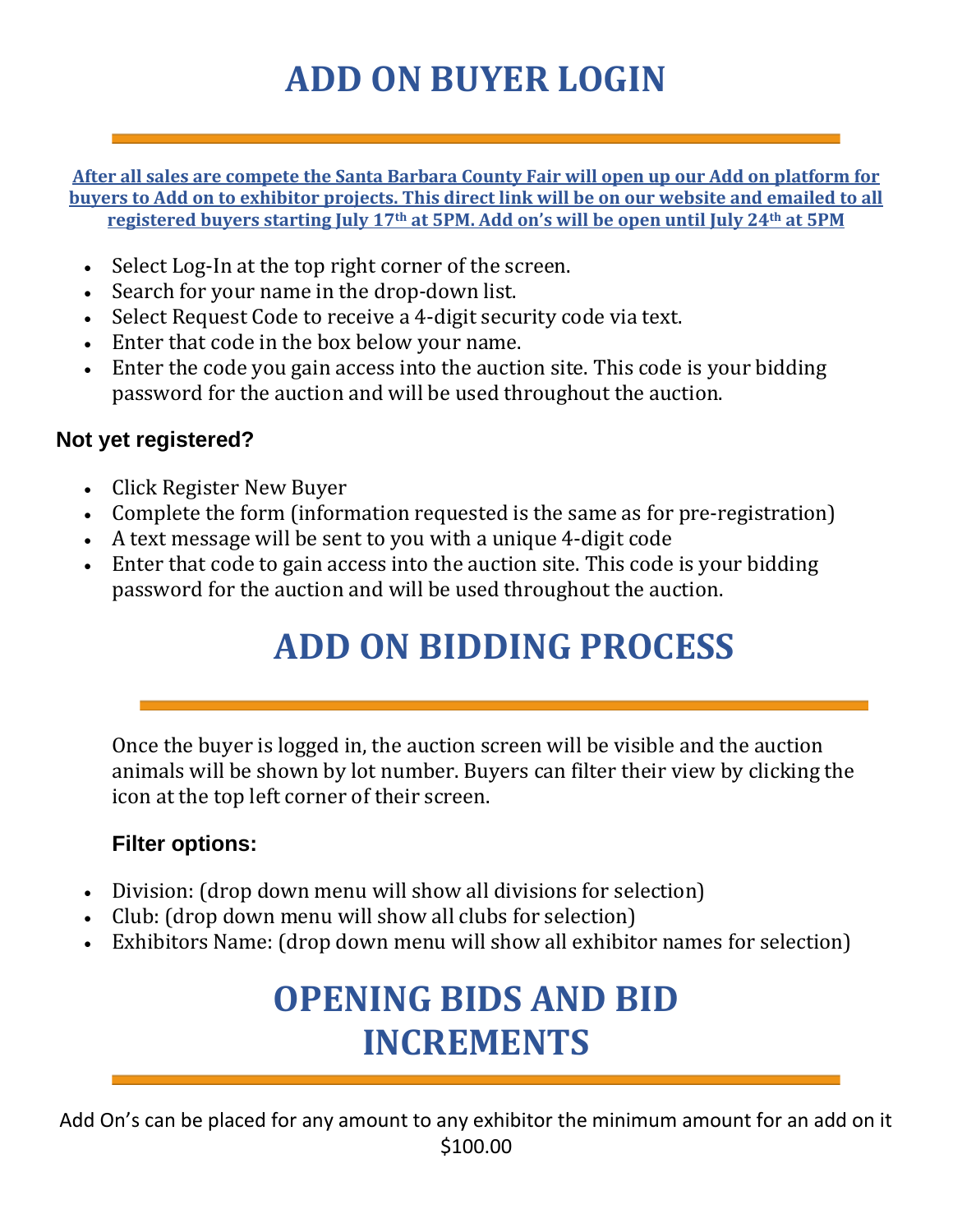### **AUCTION AND PAYMENT PROCESS**

All invoices to the fair are due no later than 30 days after invoicing. After 30 days buyers credit cards on file will be subject to charge if we have not received payment. Payments will be accepted in person during all sales in the auction office and after the fair in the main office. All buyers will receive invoices via email and mail after the close of Add ons- July 25<sup>th</sup>, 2022. Invoices will be sent starting July  $26<sup>th</sup>$  and will be due in full on or before August  $26<sup>th</sup>$ , 2022. Invoices left unpaid will be subject to late fees as seen fit by the fair.

#### **Credit Card**

- Visa/MasterCard-2% credit card processing fee will be applied when processing payment
- American Express-4% credit card processing fee will be applied when processing payment

**Checks-** Made payable to the Santa Barbara County Fair for the invoice amount only

**Cash-** Can be dropped off at the auction office on Sunday July 17<sup>th</sup>

**Add on Payments-** Can be made immediately following placing add on's using our add on site.

## **PROCESSOR INFORMATION**

**BEEF: Beef will be harvested at Harris Beef Ranch and custom cut at Country Meats** 

**SWINE: All swine will be harvested at Yosemite and will be custom cut at J&R Meats** 

*We cannot guarantee that our processor will accept resale hogs at the time of the Auction because of Prop 12. We will offer buyers the option of reselling if the processor allows it on the date of our Auction. If the resale option is not available it will be the responsibility of all buyers (and exhibitors, if there is no buyer) to pay for all Cut and Wrap Services of any animal that goes through the auction*

**SHEEP & GOATS: Custom sheep & goats will go to Creston Valley Meats** 

**SMALL ANIMAL: All small animals will go to Creston Valley Meats**